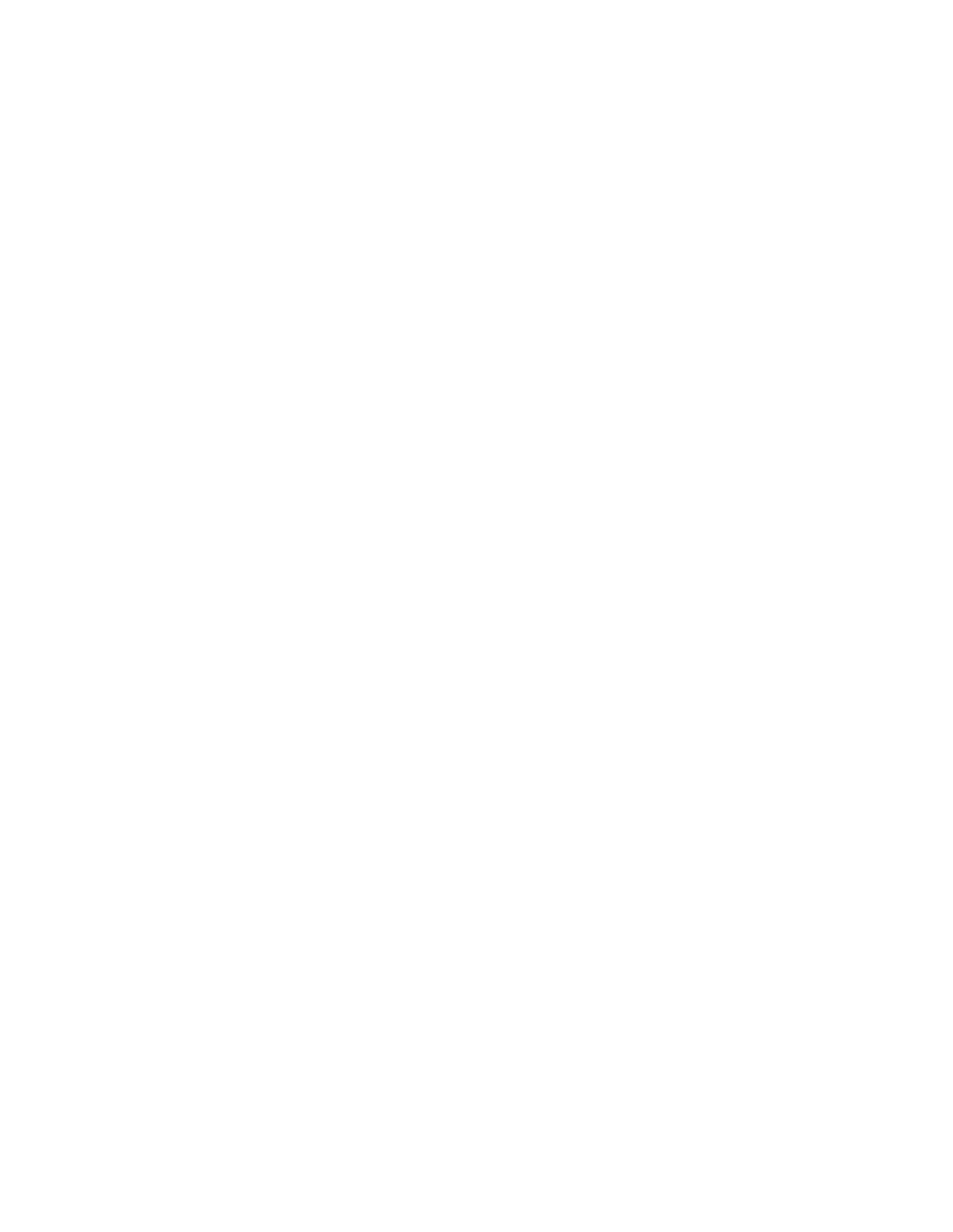## Welcome to the 2022 Nova Scotia Bioeconomy Summit, we're delighted to have you here!

We've gathered some of Nova Scotia's key bioeconomy thought leaders together today to participate in sessions that will discuss the status of the Nova Scotia bioeconomy, including gaps, opportunities, and potential initiatives that will spark future work within the ecosystem.

The summit will consist of panel discussions and a final reporting session. Each panel consists of subject matter experts that will touch on themes related to the challenge of commercializing bioeconomy businesses;

#### **Talent Attraction and Retention**, **Raising Capital**, and **Customer and Market Development**

You're in for a fantastic day surrounded by like-minded individuals with a collective goal - advancing the bioeconomy within Nova Scotia.

> Kicking off this year's Bioeconomy Summit will be **Dr. Robert Summerby-Murray**, and **Minister Sean Fraser!**

### **Summit Schedule**

| <b>Continental Breakfast</b><br>$7:45 - 8:30$ |
|-----------------------------------------------|
|-----------------------------------------------|

- **8:30 8:35** Kick-Off from Rod Badcock
- **8:35 8:45** Welcome from Dr. Robert Summerby-Murray
- **8:45 9:00** Opening Remarks from Minister Sean Fraser
- **9:00 10:30 Panel 1:** Talent Attraction and Retention
- **10:30 11:00** Break
- **11:00 12:30 Panel 2:** Raising Capital
- **12:30 1:30** Lunch
- **1:30 3:00 Panel 3:** Customer and Market Development
- **3:00 3:30** Break
- **3:30 4:15** Session Reporting from Mark Raymond
- **4:15 4:30** Closing Remarks from Royden Trainor

The Summit will be taking place at the Scotiabank Theatre, located in the Sobey School of Business at Saint Mary's University. A campus map is located at the end of the program.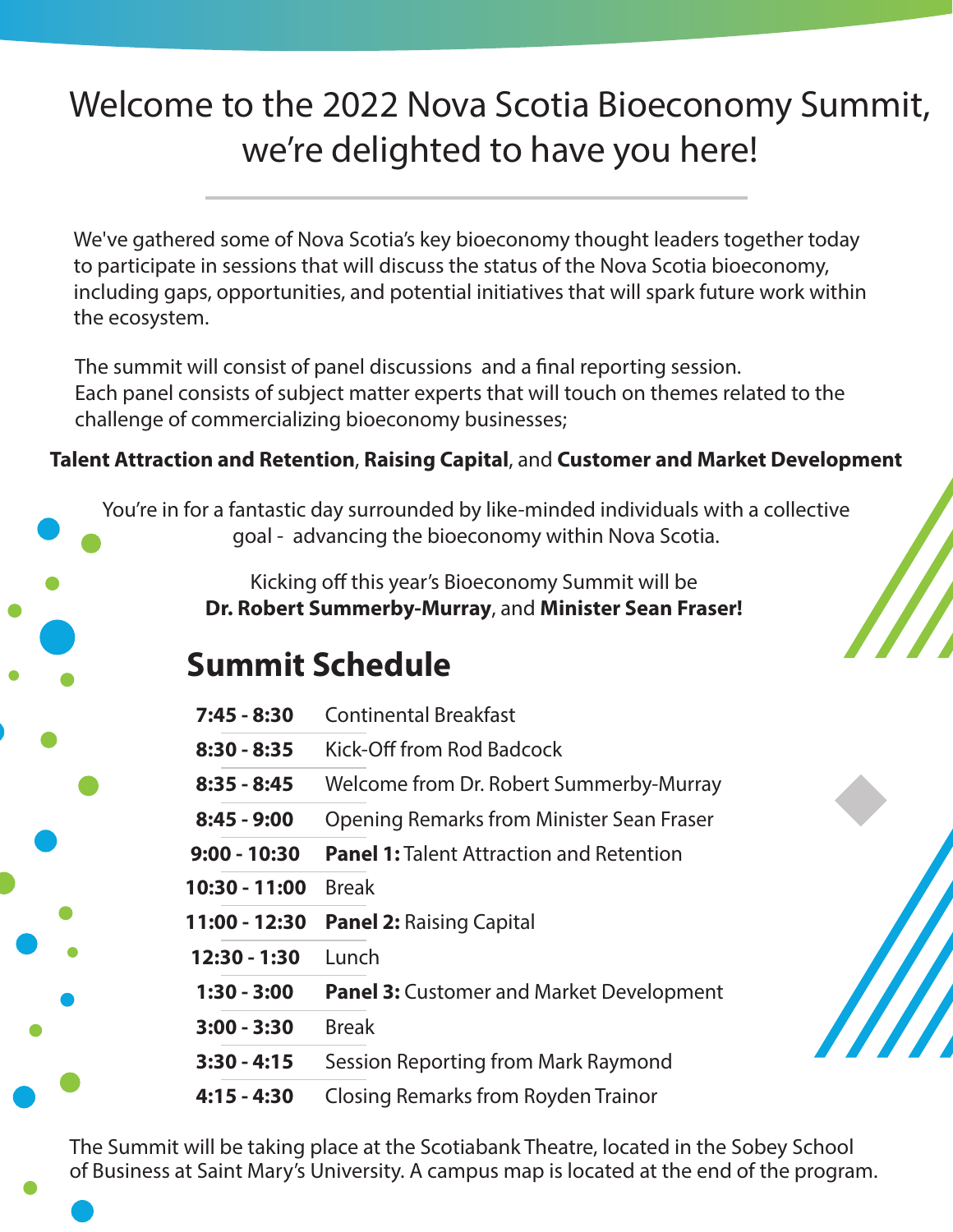#### **LEARN MORE ABOUT OUR SPEAKERS!**

**Dr. Robert Summerby-Murray** has served as the President of Saint Mary's University since 2015 and has previously held a number of senior academic roles. He is a respected educator whose research areas include historical geography, environmental history, internationalization, and more.

The **Honourable Sean Fraser** is currently serving as the Minister of Immigration, Refugees, and Citizenship as well as the Member of Parliament for Central Nova. He has previously held a Parliamentary Secretary role in Environment and Finance, and continues to prioritize economic development, healthy environments, and job creation.



#### **Talent Attraction and Retention Panel**



**Scott Moffitt** is a senior management professional with over 20 years of life science experience in industry, government and non-profit sectors. Scott is the Executive Director of BioNova, Nova Scotia's health and life sciences industry association and sector development organization.

**Mark Masotti** is the CEO and co-founder of Alter Biota, a biotech firm developing bio-graphene additives for the concrete industry. Mark has extensive experience in various fields from power generation, transimission and storage, to biogas, water and wastewater, and civil infrastructure.





**Fraser Gray** is a Chartered Professional Accountant with over 30 years' experience in business leadership. Fraser has achieved significant milestones in strategy, finance, and operations management. In his current role with Sustane, Fraser leads the finance function along with commercial and strategic development.

**Kath Perry** is the VP People & Process at Smallfood, a microbial ingredient company seeking to evolve how people and planet are fed. She is passionate about building high performance, inclusive teams and cultures, and creating the systems and structures that support and enable them.





**Madison Brennan** is a Cluster Development Officer at the Verschuren Centre. With a passion for client and marketing management, Madison has a proven ability to establish relationships, enhance brand marketing strategy, and engage with clients. She also supports talent attraction and leads an Inclusion Committee.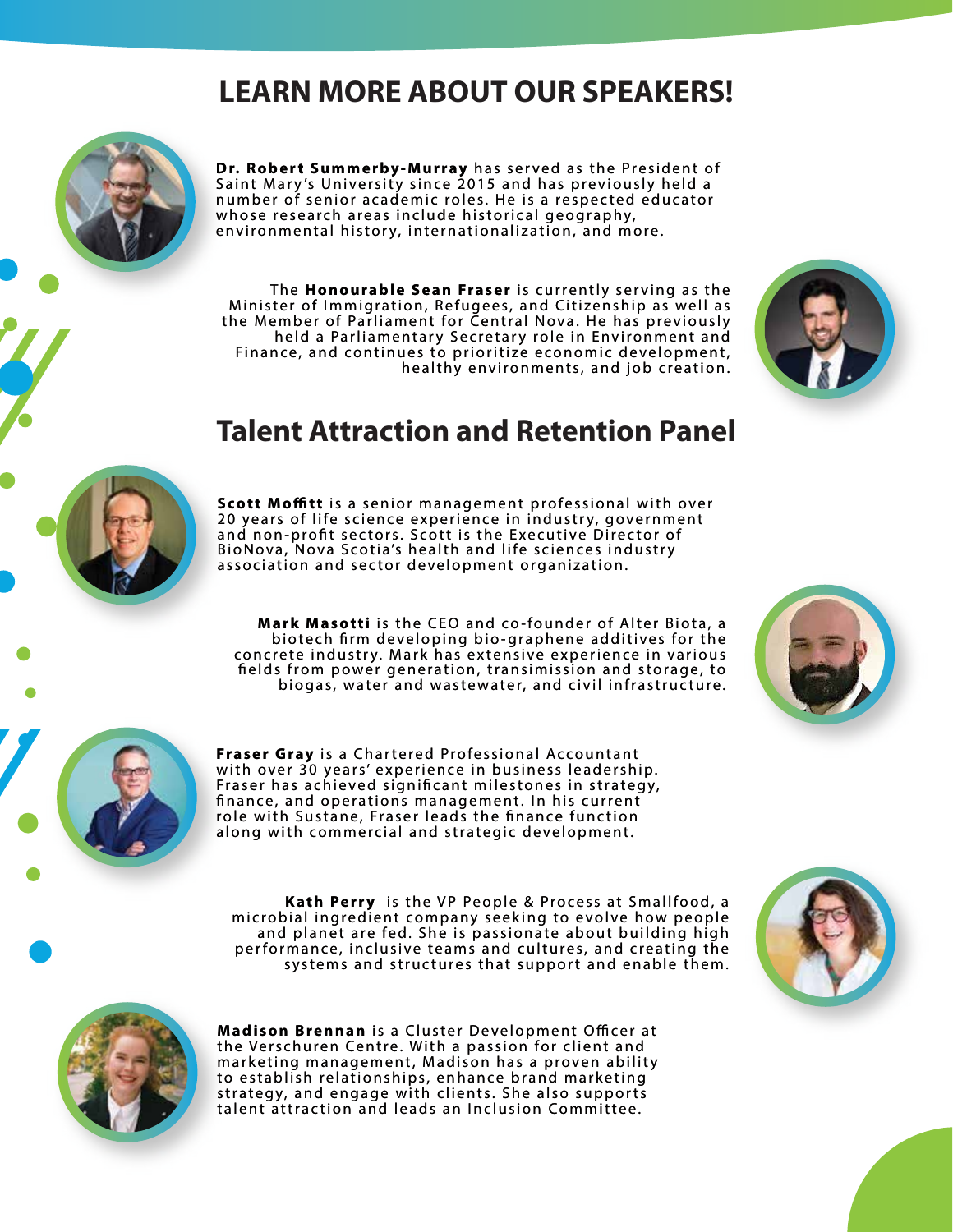#### **Raising Capital Panel**



**Ian Lowe** is the CEO of Arduro, a cleantech advanced manufacturing company specializing in utilizing chemistry to solve our most challenging recycling problems. Ian has previously held positions with various investment banks in which he focused on sustainable energy, advanced manufacturing, and infrastructure.





**Jennifer Fuccillo** has spent a decade as an entrepreneur and operator in the sustainable food and products markets, living in Rhode Island, USA, and NS. She joined the investment team at Innovacorp to focus on the future of food and sustainable materials from land and ocean, working to support the growth of the AgTech, Industrial BioTech, and OceanTech sectors in the province.





**Je Mullen** has worked with Atlantic Canadian businesses for over 30 years. He joined the Atlantic Canadian Opportunities Agency in 1993 and has held the role of Director of Enterprise Development since 2005. Jeff has worked with businesses from many sectors including manufacturing, ocean technology, ICT, and resource industries, helping them establish, expand and improve productivity and profit margins.

#### **Customer & Market Development Panel**

**Ryan Duff** is the Program Manager at the Nova Scotia Innovation Hub and is constantly striving to combine business with environmental sustainability, doing so by helping to bring products made from renewable resources to market. He has over 10 years of experience in a variety of fields including economic consulting, banking, and environmental non-profits.





**Vik Pandit** is the co-founder and CEO of Phycus Biotechnologies, a biotechnology startup developing sustainable, active ingredients for cosmetics and personal care products. Vik has a BASc in Chemical Engineering and a Ph.D. in Metabolic Engineering from the Unviersty of Toronto.

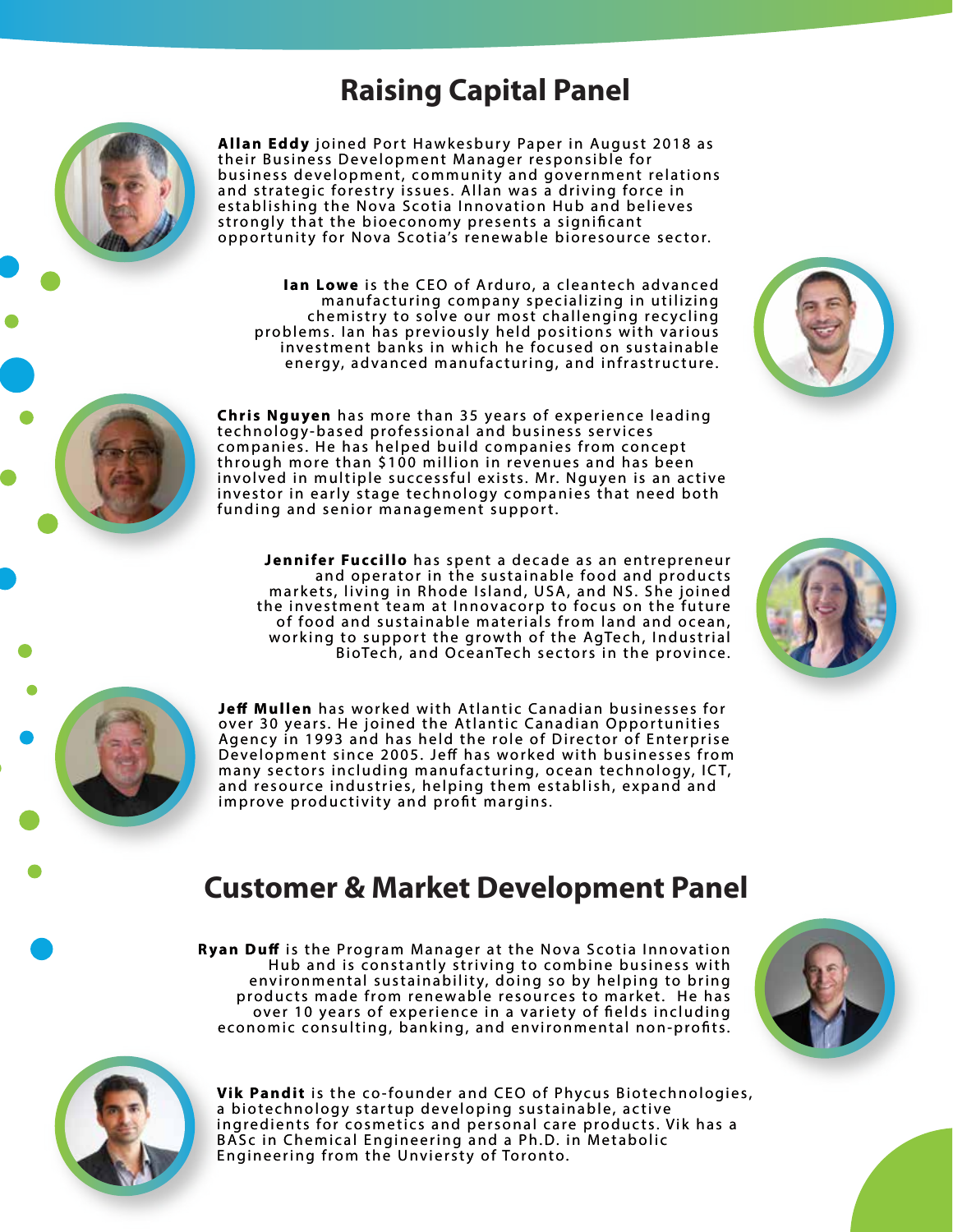#### **Customer & Market Development Panel**



**Greg Wanger** is founder and CEO of Oberland Agriscience, a sustainable, zero-waste, alternative protein production company. Greg has a true passion for environmentalism and is dedicated to moving technology through to industrial scale. Greg is an experienced research scientist whose research career milestones includes 5 years at the NASA Jet Propulsion Lab.

**Ben MacCormick** completed his M.A.Sc in Chemical Engineering and Applied Chemistry at the University of Toronto. Since returning home, Ben has worked in both the Biopharmaceutical and Food & Beverage industries, focusing on bioprocess design and optimization. Ben holds the role of Technology Transfer Manager at Ardra Inc, a synthetic biology company producing natural ingredients for the food and cosmetics industries.



#### **Reporting Session**

**Mark Raymond** is the current Chairperson for the Department of Economics and was the former Interim Dean and Associate Dean at the Sobey School of Business at Saint Mary's University. He has completed multiple resource and environmental-based research projects for governments, the private sector, and NGOs.

#### **Final Remarks**

**Royden Trainor**, QC, is a lawyer by training but a public policy innovator by inclination. Royden is the Senior Executive Advisor to the Deputy Minister of Natural Resources and was previously Senior Executive Director of Strategy and Corporate Policy for the Department of Transportation and Infrastructure and held a similar role with the Department of Labour and Advanced Education.



We would like to thank each of you who attended the Nova Scotia Bioeconomy Summit today.

Every day, we all work towards a more sustainable and circular world, but when we are all given the chance to come together to dive into discussion on the advancement of the bioeconomy, it truly amplifies our collective efforts.

We hope you all enjoyed your time today, and that the conversations continue beyond the walls of the theatre.

Thank you!